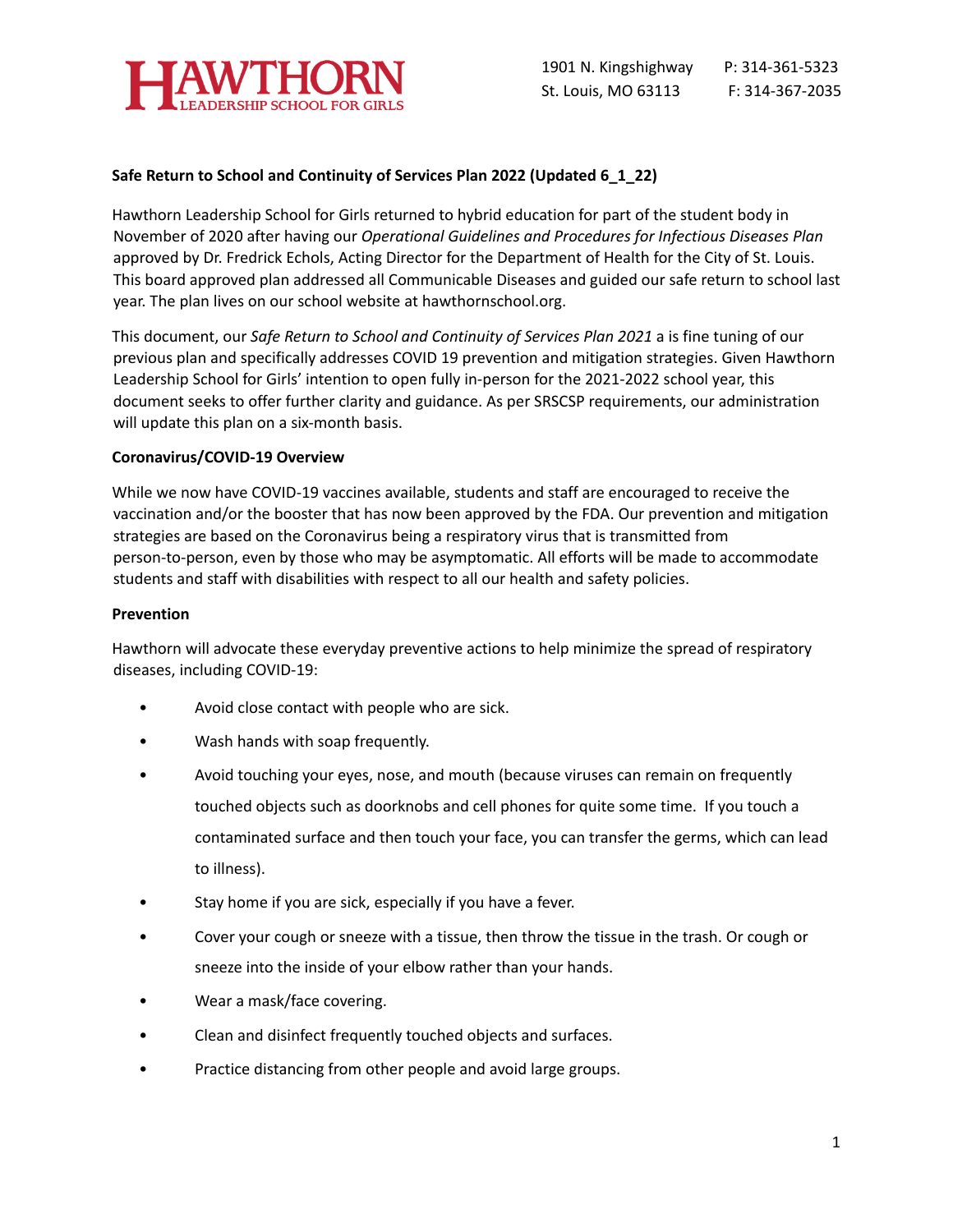

To meet Department of Health requirements, a pre-entrance health check – students and parents may use the questionnaire available through our Student Information System – is to be conducted prior to entering the building as part of Hawthorn Leadership School for Girls Infectious Disease Policy. In addition, each staff member should ask themselves the following questions prior to arriving at school:

- Have you had a fever in the last 24 hours?
- Do you have a new or worsening cough or trouble breathing?
- Have you had a sudden loss of taste or smell?
- Are you experiencing a headache, muscle aches or sore throat?

If a student has a fever, she should stay home, contact the school administration, and consider contacting her doctor for additional guidance regarding next steps and possible testing.

If a student becomes ill during the day and has a temperature > 100.4 the nurse or designated staff member will call the family to pick up the student within 30 minutes.

## **Masks**

All students, staff, visitors, and vendors are required to wear a mask that covers both the nose and the mouth while inside Hawthorn Leadership School for Girls with the following exceptions:

- Masks are not required when providing outdoor instruction and students and staff are able to maintain six feet of physical distance between others.
- Masks may be removed to eat or drink during lunch but must be replaced if not actively eating or drinking.
- Masks need not be worn by students with medical conditions that prohibit them from being able to wear face covering if they have a document from their medical provider.

Hawthorn students and staff will be reminded of the proper way a mask/face covering should be worn. Extra face coverings will be available for students and staff to replace face coverings as needed during the school day.

# **Hand washing**

All students and staff will be encouraged to wash their hands with soap or use hand sanitizer frequently throughout the day. Hand sanitizer dispensers have been installed throughout the building.

# **Gloves**

• The school nurse, and any other staff member who works with sick or suspected sick individuals, will wear gloves. A fresh pair of gloves should be worn when working with each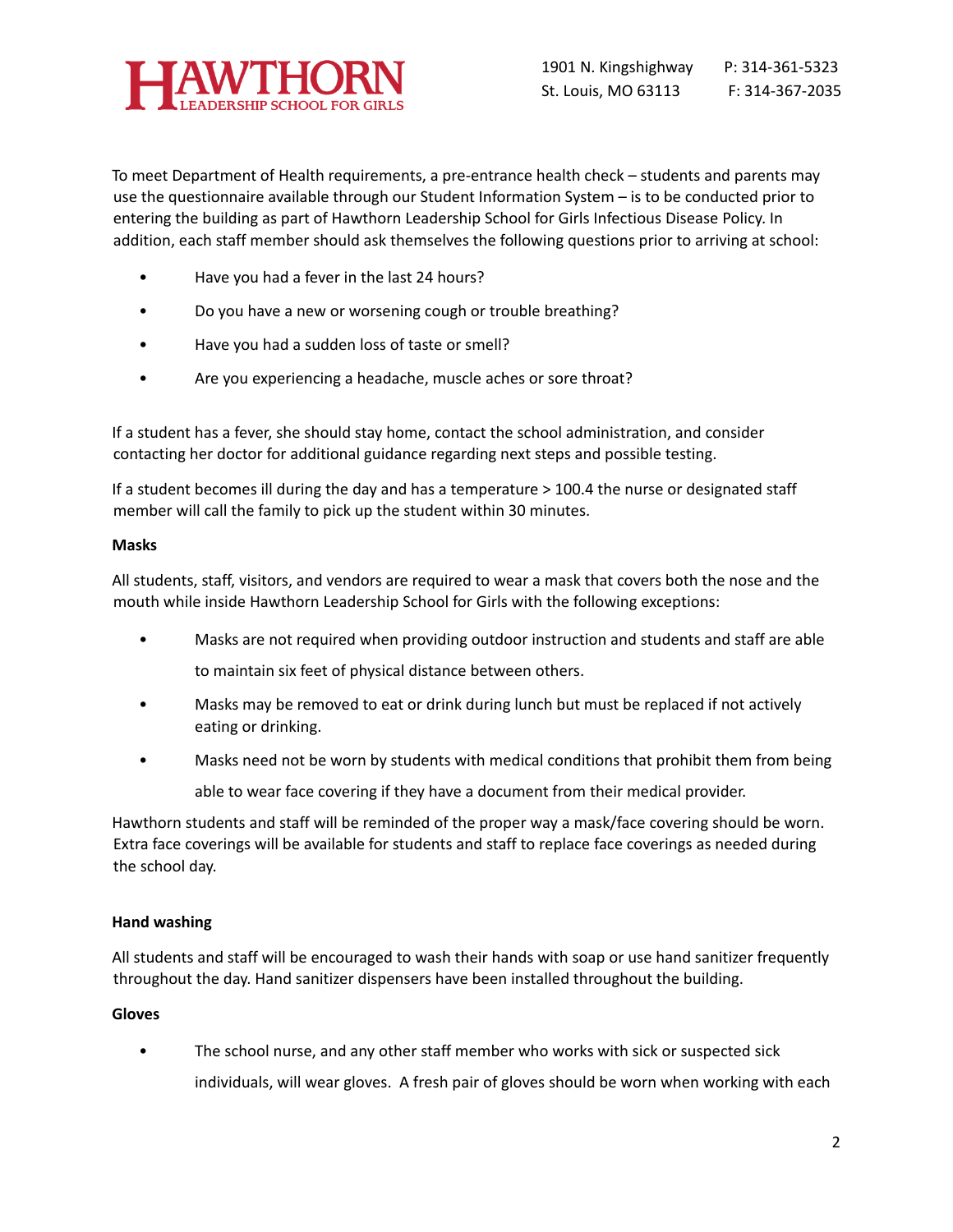

new individuals and hands should be washed or hand sanitizer used before putting on gloves and then once again after removing gloves.

• Custodial staff will follow the procedures under "Standard Precautions for Contact with Bodily Fluids" in the school's *Operational Guidelines and Procedures for Infectious Diseases*.

#### **Social distancing**

Hawthorn has implemented the following social distancing strategies:

To minimize contact and social mixing during school hours by separating students into small cohorts and limiting movement throughout the building.

- Modify class sizes and classroom arrangements to comply with St. Louis City guidance on social distancing, which currently requires, at a minimum, a 3ft radius around each student's desk in the classroom.
- Staggering lunch periods and using alternative locations for lunch.
- Avoid large-group gatherings and school assemblies, unless approved by the DOH.

### **Visitors**

- Visitors and vendors are required to have their temperature checked and sign in with their current temperature and answer our health screening questions upon entrance to the building.
- Parents and guardians must remain in the school lobby when checking students in/out during the school day. If others are waiting to check their student in/out, it is best if they can wait outside so there is a limited number of individuals in the lobby area.

#### **Health Procedures**

- Hawthorn staff shall be alert to signs and symptoms of flu and COVID-19.
- All staff shall follow the protocols for managing any student or staff member who falls ill at school, considering the various types of illnesses referenced in the school's general *Operational Guidelines and Procedures for Infectious Diseases* as well as the specific circumstances and known preexisting health conditions of the student/staff member.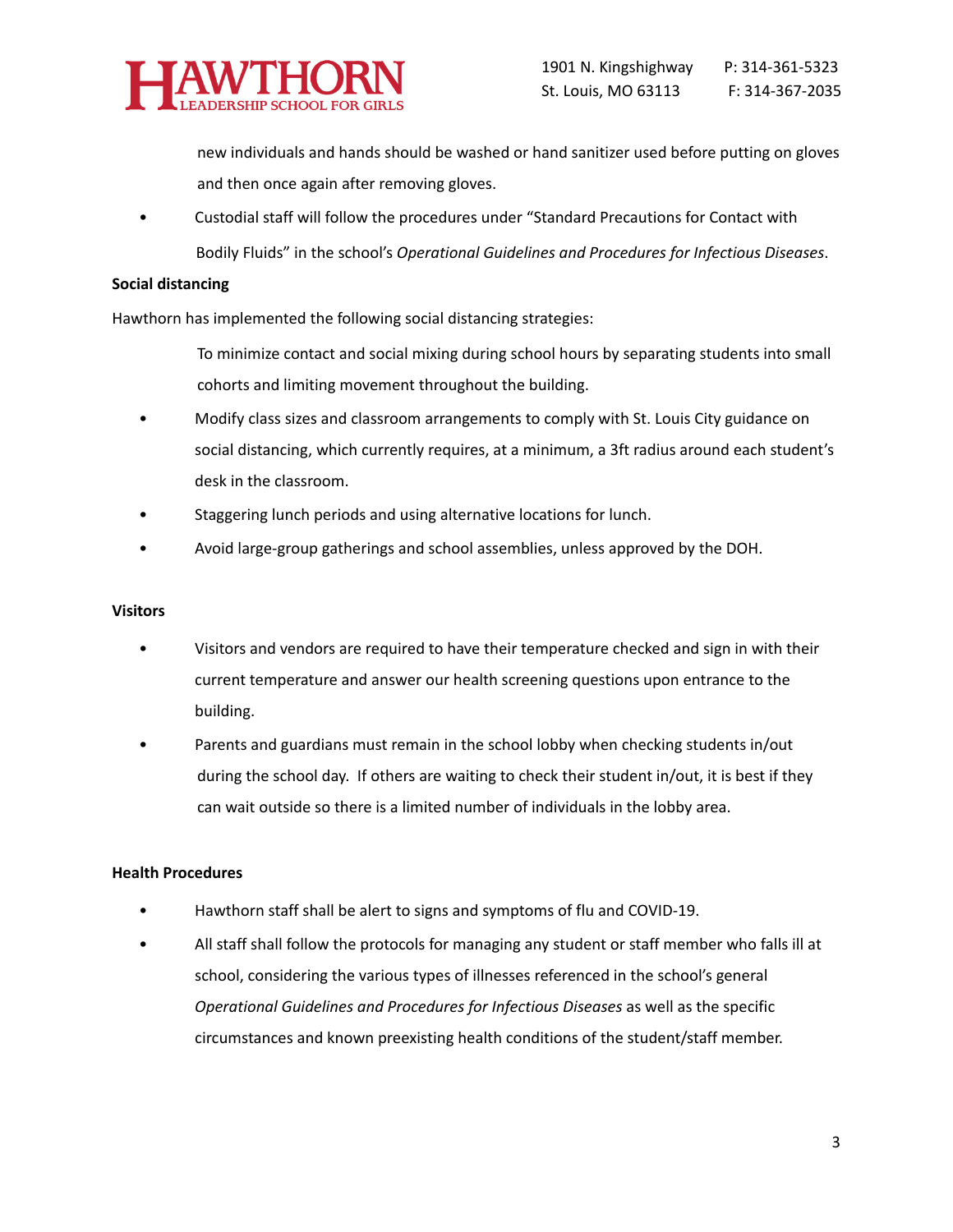

- Hawthorn has established an isolation area in the nurse's office, which will be used to remove an ill student/staff member from the school's general population until she can be picked up by a family member within 30 minutes.
- If the Head of School or other staff member determines that a student needs to leave the school building for health reasons, then the school staff will notify the student's contacts and the student must be picked up within 30 minutes.
- The school nurse will track and report pertinent public health or COVID-related information to the DOH (in accordance with 19 CSR 20-20.020).
- Families will be notified immediately if their student had close contact with anyone who is diagnosed with COVID-19, but due to legal reasons, the school will be unable to provide the ill person's name. Hawthorn will follow the guidance of the DOH in making decisions to quarantine specific groups of students, or staff or to close classrooms for a period.
- The school will also maintain a list of local facilities to provide COVID-19 testing for students and staff as well as locations for voluntary COVID- 19 vaccination.
- The school will support the continued education of the student at home during quarantine periods through distance learning.

## **Communications by Hawthorn:**

- Hawthorn will provide to students, staff and families information and procedures established by DOH and the Centers for Disease Control (CDC).
- Hawthorn's website at www.hawthornschool.org includes information regarding COVID-19 for community viewing.
- The Head of School is the designated individual to issue information and updates on school community health matters and school dismissals to students, staff, families, and the community.
- While the school is restricted by privacy laws from divulging the name of any person who is diagnosed or suspected to have Covid-19, the school will follow DOH guidelines to identify who an ill individual was in close contact with and to notify student's families and staff members and tell them the required next steps (such as self-quarantine and/or testing).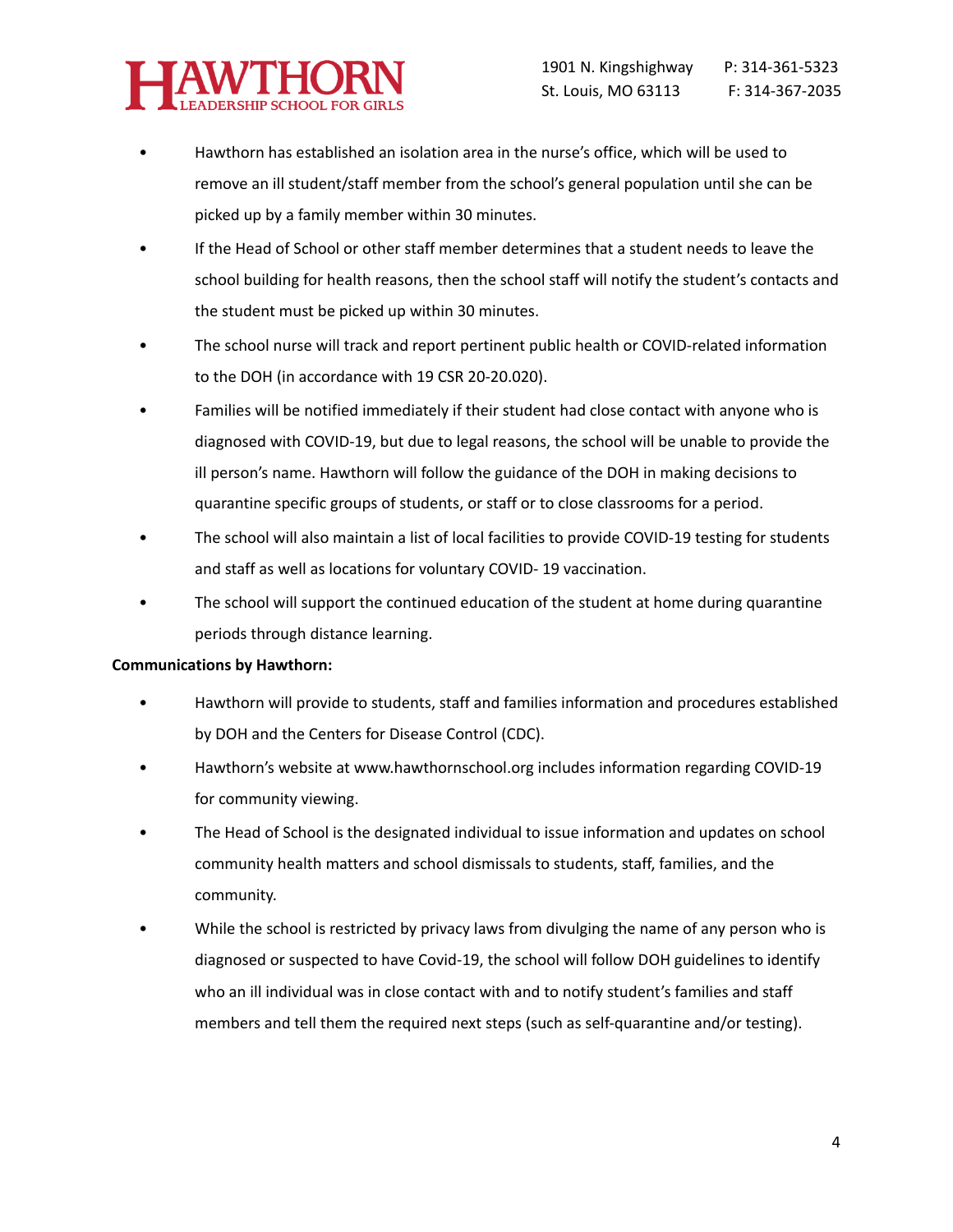

### **Communications by Hawthorn Families**

- In the spirit of safe partnership between the school and families, families will be requested to confidentiality inform the school of a student's and/or a family member's diagnosis of COVID-19 or exposure to an infected person so that the school can follow its procedures and coordinate with the DOH.
- If self-quarantine recommendations (due to travel or specified activities) are adopted by the DOH or the school, families will be requested to communicate with the school about such travel or activities and the school may ask students to quarantine.

### **School Building Closure**

- Hawthorn will work closely with the DOH in deciding whether a voluntary short-term or longer-term school closure is warranted due to a health threat.
- In the event of a serious health situation, a governmental order may decree that Hawthorn (and other schools) must be closed.
- The school will support continued education of students at home during quarantine periods through distance, staff will communicate class assignments to students electronically through the school's learning management system.
- The spreading of respiratory illnesses including COVID-19 could necessitate the closing of schools to help break the spread of disease. The nature of the disease will be important to a decision that schools be closed and the following questions should be considered:
	- 1. Can someone spread the disease without showing symptoms?
	- 2. What are the ways in which the disease can be transmitted to/between persons?
	- 3. What is the incubation period for the disease?
	- 4. Are the numbers of students and staff getting sick increasing day-to-day?

## **School Operations**

Hawthorn Leadership School for Girls contracts with two main vendors to provide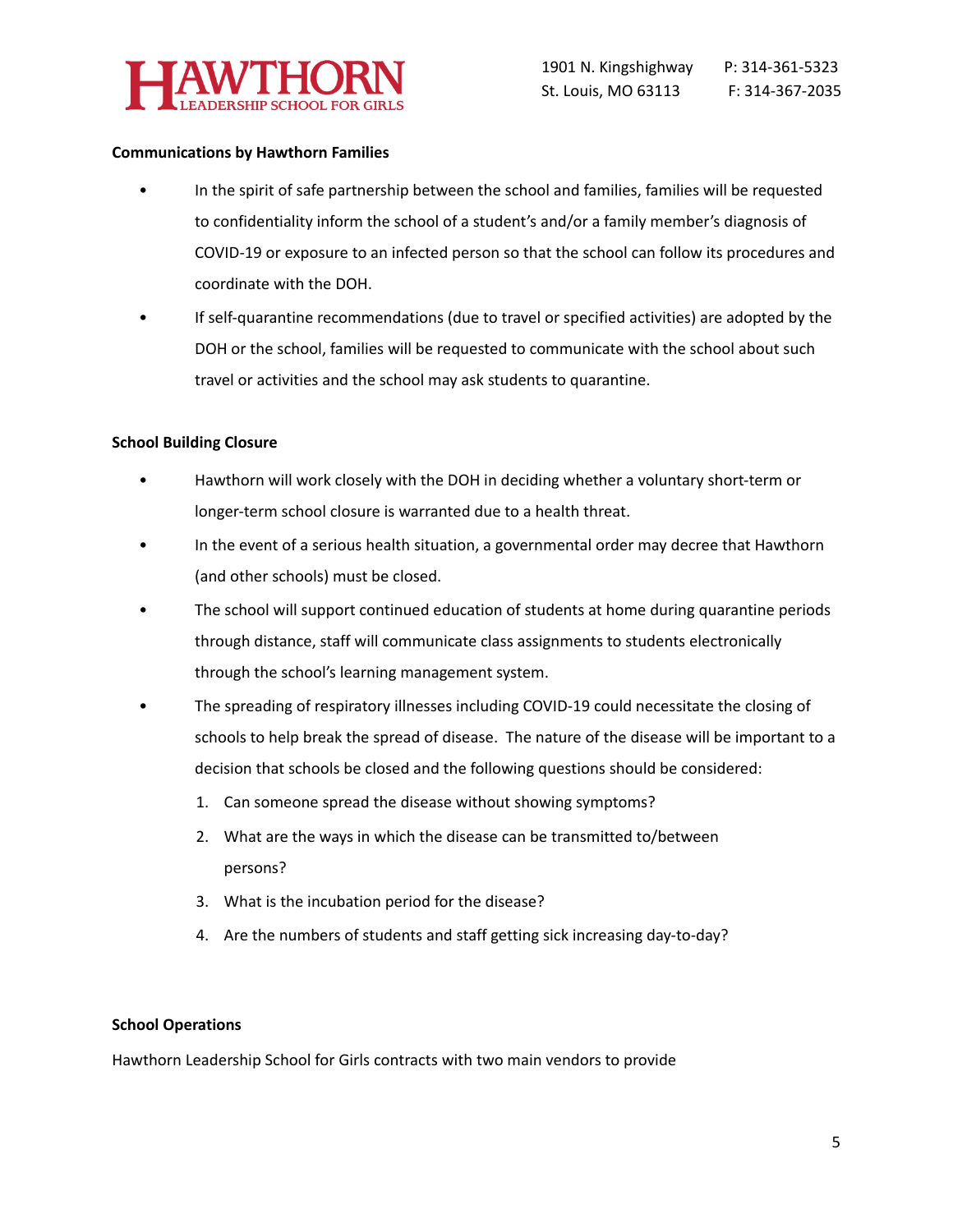

custodial/maintenance services and food services. *Corvus* and *Fresh Ideas* have protocols in place to daily "self-check" staff prior to each day's work.

### **Building Cleaning Protocols**

The building will be cleaned and disinfected thoroughly at the end of each school day. Surfaces that have "high touch" hand contact, such as doorknobs, desktops, tabletops, faucets, and handrails, will be cleaned frequently during the school day.

Staff to follow guidelines set forth by *Corvus* , our custodial vendor, and the CDC regarding cleaning and disinfecting buildings, and will be trained by corporate on how to safely execute and complete their daily duties to minimize risk while cleaning and using disinfectant.

### **Recommendations to follow:**

- Staff to wear rubber gloves when cleaning
- Wash hands often
- While face shields are not required, custodial staff are encouraged to wear face shields
- Wipe down of hard surfaces with disinfectant following the manufacturer's

directions

• All classrooms will be treated with disinfectant spray in the evening. Again, following the

manufacturer's directions.

A *Corvus* staff member will disinfect the most frequently used areas and touchpoints within the building including:

- Entryway doors push bars, glass, door frames, door handles
- Handrails
- Elevator buttons Interior and Exterior (where applicable)
- Restrooms Door handles, locks, light switches, fixtures, paper dispensers, soap

## dispensers, floors

Additional cleaning of all surfaces and items that have frequent hand contact (like doorknobs, desks, faucets, handrails, and cell phones) are being managed, particularly areas that are visibly soiled. Custodial and cafeteria staff have access to cleaning agents that all staff can use in between regular cleanings as needed.

## **Cafeteria Protocols**

*Fresh Ideas*, our food service vendor will implement the following: